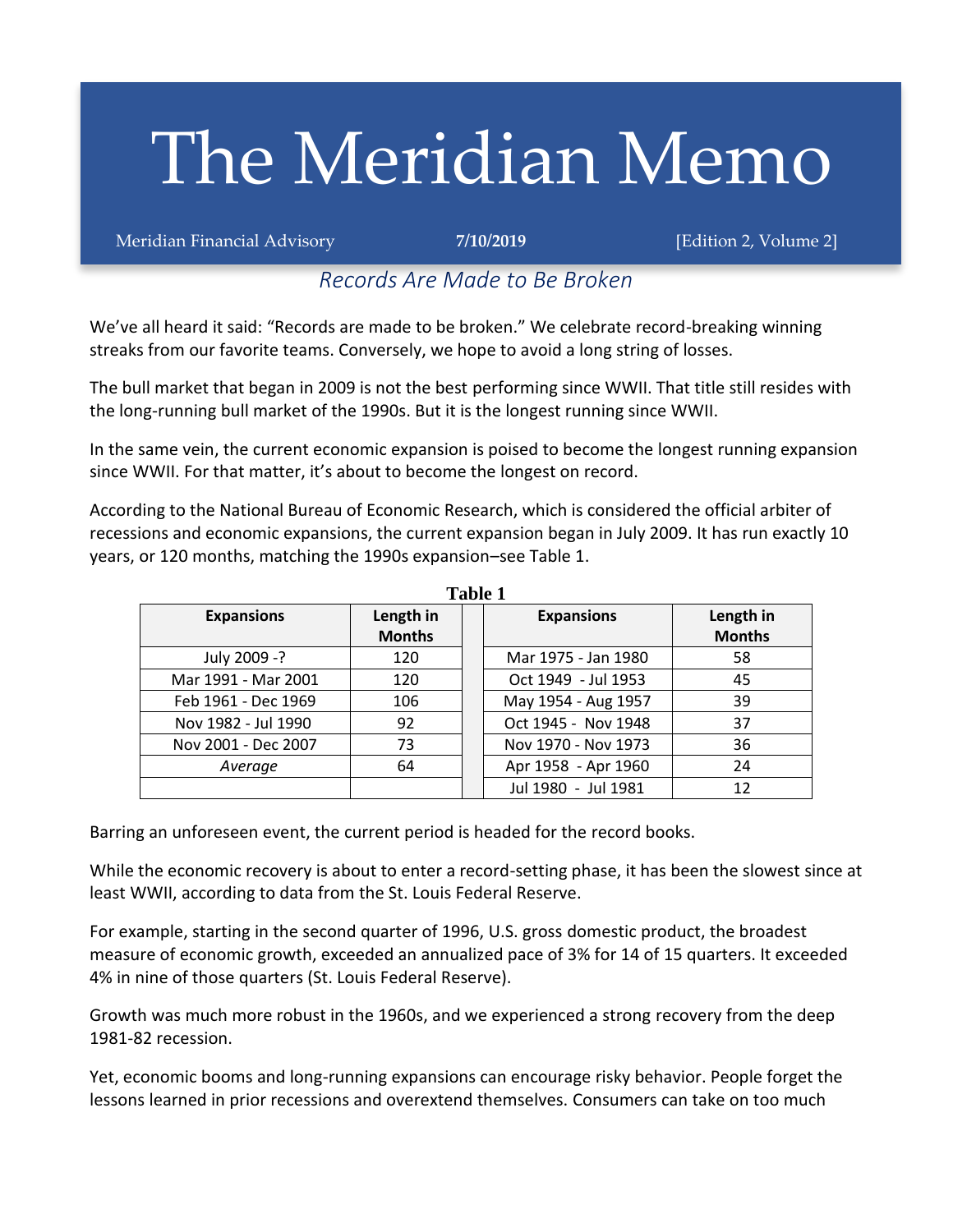debt. Businesses may over-invest and build out too much capacity. We saw euphoria take hold in the stock market in the late 1990s and speculation run wild in housing not too long ago.

That brings us to the silver lining of the lazy pace of today's economic environment.

Slow and steady has prevented speculative excesses from building up in much of the economy. In other words, a mistaken realization that the good times will last forever has not taken hold in today's economic environment.

#### **Causes of recessions**

The long-running expansions of the 1960s, 1980s, and 1990s led to a mistaken belief that various policy tools could prevent a recession.

Yet, expansions don't die of old age. A downturn can be triggered by various events. So, let's look at the most common causes and see where we stand today.

- 1. **Rising inflation leads to rising interest rates**. In the early 1980s, the Federal Reserve pushed interest rates to historically high levels in order to snuff out inflation. The Fed's policy prescription succeeded, but led to a deep and painful recession.
- 2. **The Fed screws up**. A policy mistake can be the trigger, for instance if the Fed raises interest rates too quickly and restricts business and consumer spending. This is a derivative of point number one. There were fears the Fed was headed down this road late last year. Credit markets tightened, and investors revolted until the Fed reversed course.
- 3. **A credit squeeze can snuff out growth.** In 1980, the Fed temporarily implemented credit controls that briefly tipped the economy into a recession.
- 4. **Asset bubbles burst.** The 2001 and 2008 recessions were preceded by speculative excesses in stocks and housing.
- 5. **Unexpected financial and economic shocks jar economic activity**. The OPEC oil embargo in the 1970s exacerbated inflation and the 1974-75 recession. The tragedy of 9-11 jolted economic activity in 2001. Iraq's invasion of Kuwait pushed oil up sharply, contributing to the 1990-91 recession. Such events don't occur often, but their possibility should be acknowledged.

#### **Where are we today?**

Inflation is low, the Fed is signaling a possible rate cut, and credit conditions are easy as measured by various gauges of credit. For the most part, speculative excesses aren't building to dangerous levels.

While stock prices are near records, valuations remain well below levels seen in the late 1990s (I'm using the forward p/e ratio for the S&P 500 as a guide). Besides, interest rates are much lower today, which lends support to richer valuations.

Now, that's not to say we can't see market volatility. Stocks have a long-term upward bias, but the upward march has never been and never will be a straight line higher.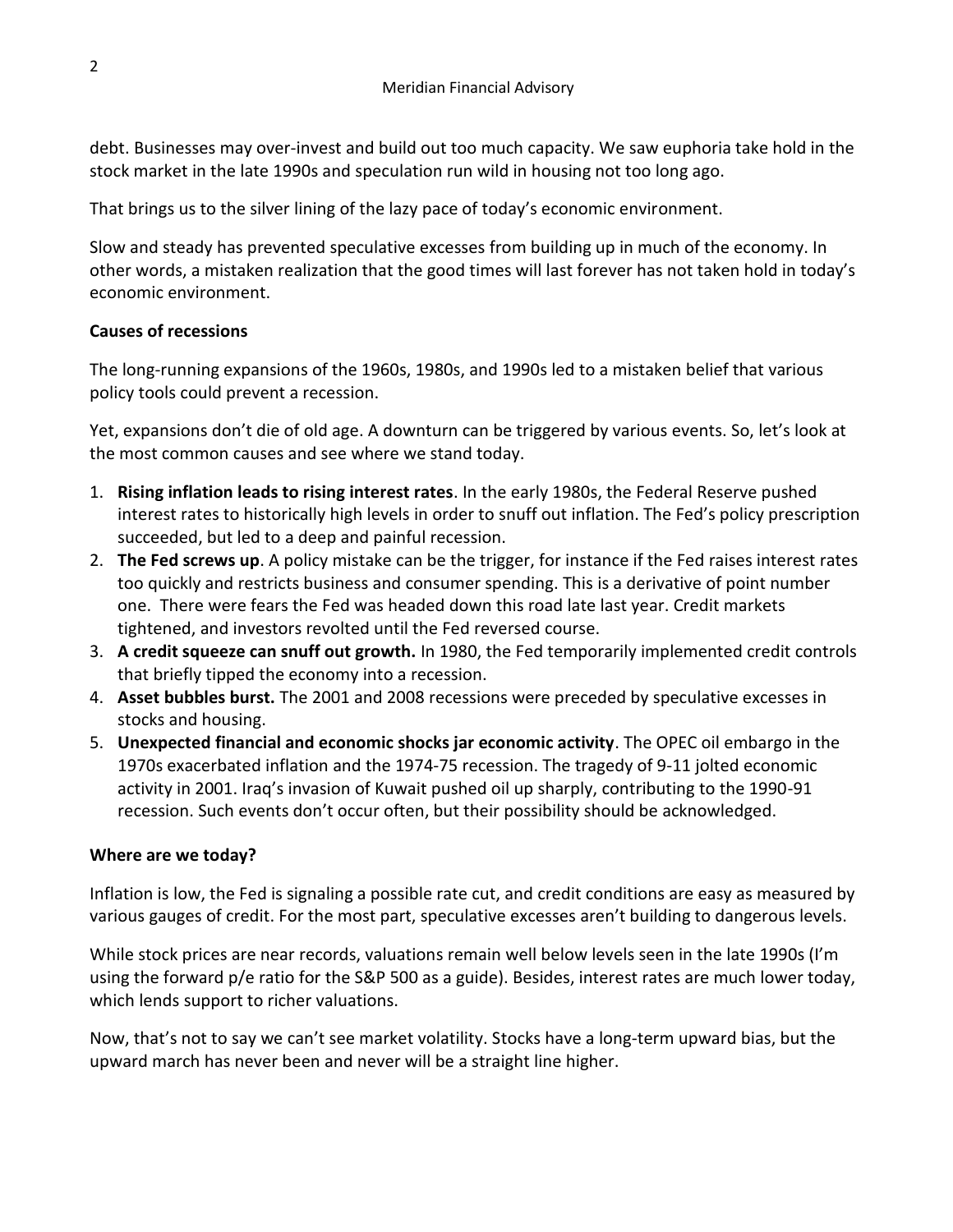#### Meridian Financial Advisory

As I've repeatedly stressed, the financial plan is designed, in part, to keep you grounded during the short periods when volatility may tempt you to make a decision based on emotions. Such reactions are rarely profitable.

### **A sneak peek at the rest of the year**

The Conference Board's Leading Economic Index, which has a good record of predicting (if not timing) a recession, isn't signaling a contraction through year end.

But there is one potential worry: a protracted trade war and its impact on the global/U.S. economy, business confidence, and business spending.

Exports account for almost 14% of U.S. GDP (U.S. BEA). It's risen over the last 20 years, but we've never experienced a U.S. recession caused by global weakness.

By itself, trade barriers with China are unlikely to tip the economy into a recession. Per U.S. BEA and U.S. Census data, total exports to China account for just under 1% of U.S. GDP. Even with higher tariffs, exports to China won't grind to a halt and erase 1% of GDP.

What's difficult to model is the impact on business confidence and business spending, which in turn could slow hiring, pressuring consumer confidence and consumer spending.

Simply put, there isn't a modern historical precedent to construct a credible model. Hence, the heightened uncertainty we've seen among investors.

#### **Is a recession inevitable?**

It has been in the U.S., but other countries have more enviable records.

Earlier in June, the *Wall Street Journal* highlighted, "Australia is enjoying its 28<sup>th</sup> straight year of growth. Canada, the U.K., Spain and Sweden had expansions that reached 15 years and beyond between the early 1990s and 2008. Without the Sept. 11, 2001 terrorist attacks, the U.S. might have, too."

If trade tensions begin to subside (a big "if") and if the fruits of deregulation and corporate tax reform kick in, we could see economic growth well into 2020 (and with some luck, into 2021 and beyond).

But, let me caution, few have accurately and consistently called economic turning points.

## **The Fed to the rescue**

Rising major market indexes for much of the year can be traced to positive U.S.-China trade headlines (at least through early May), a pivot by the Fed, and general economic growth at home.

We witnessed a modest pullback in May after trade negotiations with China hit a snag. The threat of tariffs against Mexico added to the uncertain mood until June  $4<sup>*</sup>$ , when Fed Chief Jerome Powell signaled the Fed would consider cutting interest rates to counter any negative economic headwinds.